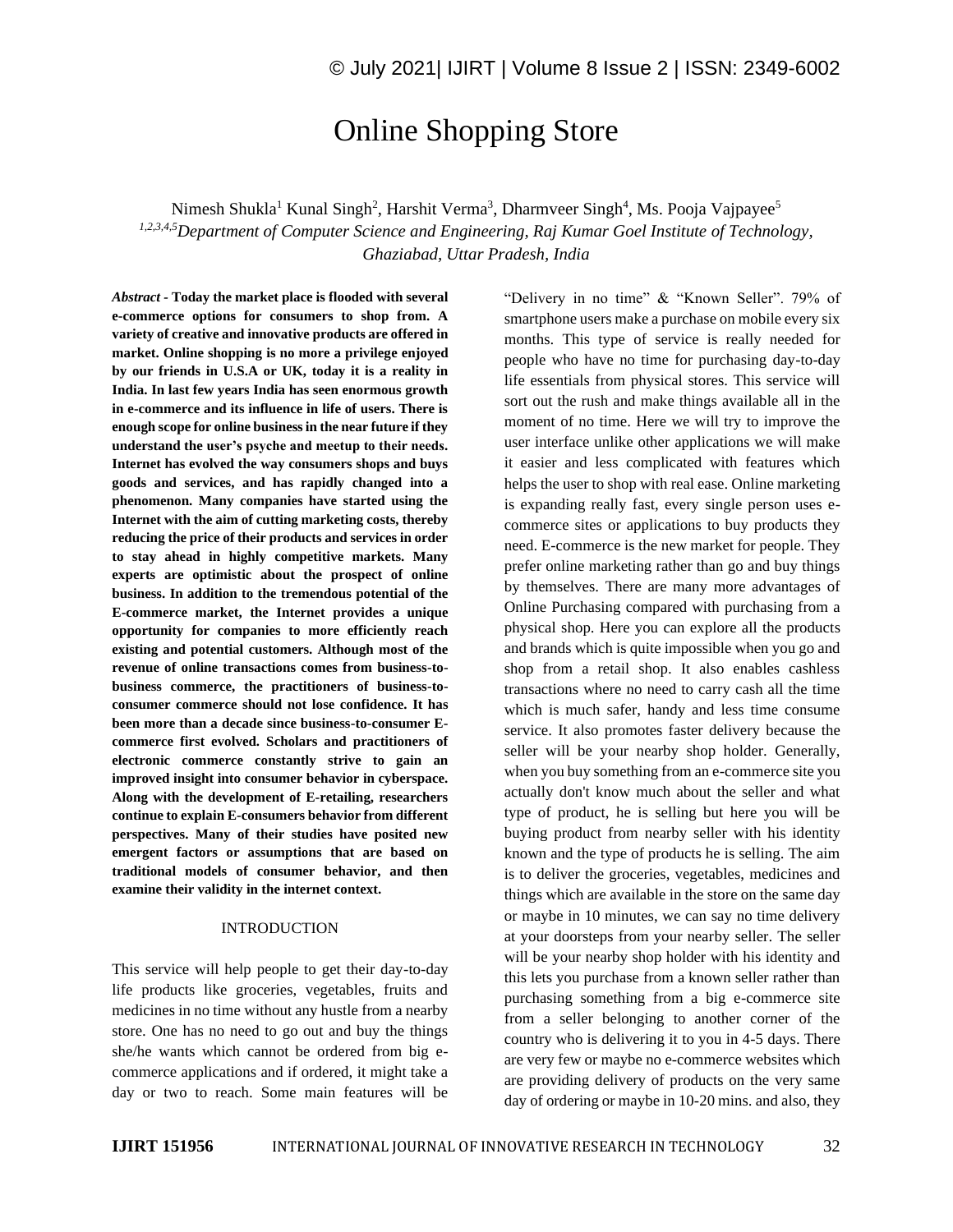do not provide much details about the seller with his identity. Here in this service seller may be the known person to the buyer with identity because it will show all the nearest available stores to the buyer. We are restricting our scope by avail only limited categories of products which are essential for day-to-day life.

## LITERATURE REVIEW

The general aim of this research paper is to provide a complete and detailed picture of the overall purchase decision making of consumers shopping online for groceries, including pre and post decision stages. Although providing a broad description of the overall decisional process, the intent is to focus on the actual purchasing stage, shedding some light onto two details of this process-the in-store buying and browsing strategies used by online grocery shoppers and their reaction to in-store stimuli. The general consumer decision making process is characterized by a predecisional, a decisional and a post-decisional phase. As such, the focus of previous online shopping research has seldom encompassed this specific retail market, with the existing studies focusing essentially on consumers' motivations and attitudes, rather than how consumers actually shop for online groceries.

E-grocery is now gaining momentum because it promises relative convenience to the customer, given that customers can obtain the groceries they need from the comfort of their homes or offices and at a convenient time.

The present study deals with "consumer behavior" with reference to the online consumption pattern of grocery products in India. In this paper we cover the different dimensions of online consumer purchase pattern and consumption behavior with the increased access to internet paving way to more systematized and sophisticated approaches. For a developing country like India, where food and grocery purchases are done through unorganized sectors (neighborhood Kirana stores) holding 90-97%, remaining 3-8% is the operation of the organized sector, (hypermarkets, supermarkets) making its prominence felt by attracting major sectors of urban population.

#### METHODOLOGY

React JS: - React is declarative, efficient, and flexible JavaScript library for building reusable UI

components. It is an open source, component based front-end library which is responsible for the view layer of the application. It was initially developed and maintained by Facebook and later used in its products like WhatsApp & Instagram. The main objective of react Js is to develop User Interface (UI) that improves the improves the speed of the apps. It uses virtual Dom (JavaScript object), which improves the performance of the apps. The JavaScript virtual DOM is faster than the regular DOM. We can use React Js on the client and server-side as well as with other frameworks. It uses components and data patterns that improves readability and helps to maintain larger apps. A react Js application is made up of multiple components, each component responsible for outputting a small, reusable piece of HTML code. The component is the heart of all reacts applications.

Node Js: - Node Js is cross-platform runtime environment and library for running JavaScript applications outside the browser. Node Js uses an event-driver, non-blocking I/O model that makes it lightweight and efficient, perfect for data-intensive real-time applications that run across distributed devices. Node Js also provides a rich library of various JavaScript modules to simplify the development of web applications. Node Js is extremely fast, I/O is asynchronous and event-driven. Node Js follows a single threaded model with event looping. Node Js is highly scalable because event mechanism helps the server to respond in a non-blocking way. Node Js applications never buffer any data. These applications simply output the data in chunks.

Mongo-DB: - MongoDB is a document-oriented database. It is an open-source products, developed and supported by a company named 10gen. The initial development of MongoDB began in 2007 when the company was building a platform as a service similar to windows azure. MongoDB was developed by a New York based organization named 10gen which is now known as MongoDB Inc. It was initially developed as a PAAS (Platform as a Service). Later in 2009, it is introduced in the market as an open-source database server that was maintained and supported by MongoDB Inc. MongoDB is a document database. Each database contains collections which in turns contains documents. Each document can be different with varying number of fields. The size and content of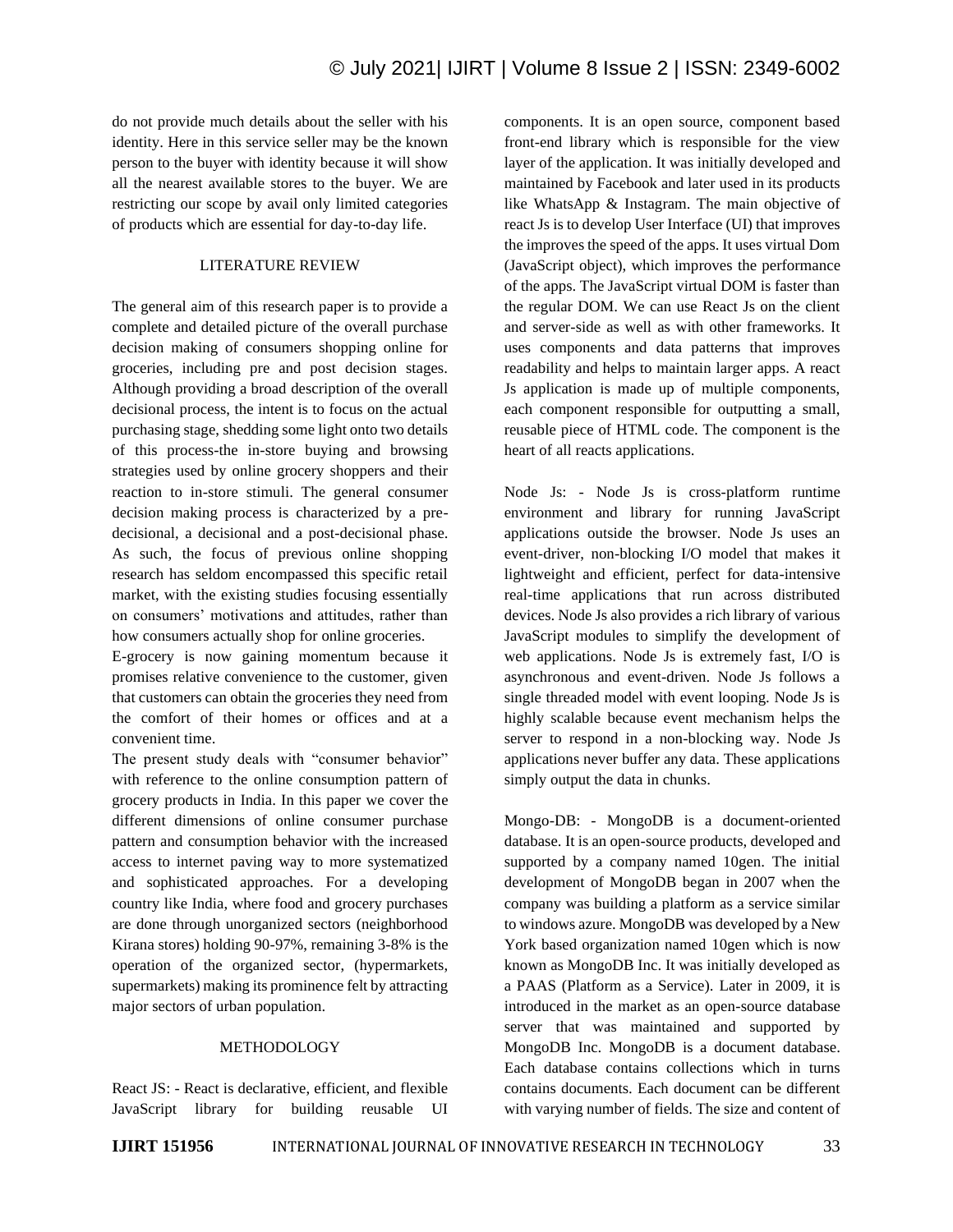each document can be different from each other. The data model available within MongoDB allows you to represent hierarchical relationships, to store arrays, and other more complex structures more easily.

#### FUTURE OF INTERNET SHOPPING

People use the Internet to shop online for mobile phones, laptops and other consumer goods. If the Internet is anything to go by, India's technological and economic growth has moved into the top gear. With more India's online shopping registering a phenomenal 100 per cent annual growth, many retail chains and consumer durable companies are joining the Web bandwagon to tap the shopping market. The online shopping industry in India is fast catching on, not just in the larger metros but also in the smaller cities. At present the market is estimated at Rs.46,000crore and is growing at 100 per cent per year. According to Google, India has more than 100 million Internet users, out of which around half opt for online purchases and the number is growing every year. With such a large market size, companies, right from retail shops to consumer goods, are the Web space to attract potential customers. Even traditional retailers like Shoppers Stop, Westside and Pantaloons are looking at the online shopping space for growth.



According to the Associated Chambers of Commerce 24 and Industry of India (Assoc ham), the size of the online retail industry is expected to touch Rs.7, 000 crore by 2015, up from Rs.2, 000 crore now, at an annual growth rate of 35 per cent. According to industry leaders, portals offering daily deals and discount offers with good delivery services attract the largest number of online shoppers. The companies that

provide daily deals or discount offers are doing brisk business. People are looking for value shopping that saves their money as well as time. The customer behavior is changing dramatically. People are not only using the Web to book air tickets and movie tickets but also do not hesitate in placing orders for mobiles, laptops and other consumer electronics and home appliances. Seeing this bold consumer behavior, more companies are collaborating with such daily deal and discount sites. All the top consumer electronics and home appliances companies are listed with us. In the growing competition space companies with good delivery services score points over others. Keeping in mind this growing potential, not just large brands but even general retail chains are upgrading their sites for ecommerce, making it more convenient for customers to place online purchase orders. According to eBay, Indian online shoppers remain brand savvy, even when they are shopping online. The eBay India Census has found that brands such as Sony, Nokia, Samsung, Apple and Reebok continue to top buyers' charts. Category-wise lifestyle products, such as cosmetics, jewelry, watches, fashion products and fitness equipment contribute over 45 per cent to eBay's sales in India. Thus, it can be concluded that online shopping holds a great future ahead.

# ONLINE GROCERY SHOPPING AT GLOBAL SCENARIO

Online grocery shopping paves a threat to the traditional bricks-and-mortar retailers in various sectors and having lesser impact on food retailers. But this is changing – online grocery is coming of age. Online grocers have made 6% of the market capture in the UK, largely driven by online offerings from all major bricks-and-mortar players as well as a maturing offering from online-only player Ocado. Also, online grocers in the U.S. and Germany have a smaller share and has a scope of growing steadily. and moreover, major players such as Amazon Fresh and Walmart are ready to invest rapidly to accelerate this growth. As per a recent Nielsen Global E-commerce and the New Retail Survey, one quarter of global respondents are already buying groceries online for home delivery and more than half (55%) are willing to use it in the future. Online Grocery shopping finally picking up: With Amazon launching Amazon Fresh, disrupting existing grocery models, the existing players will have to ramp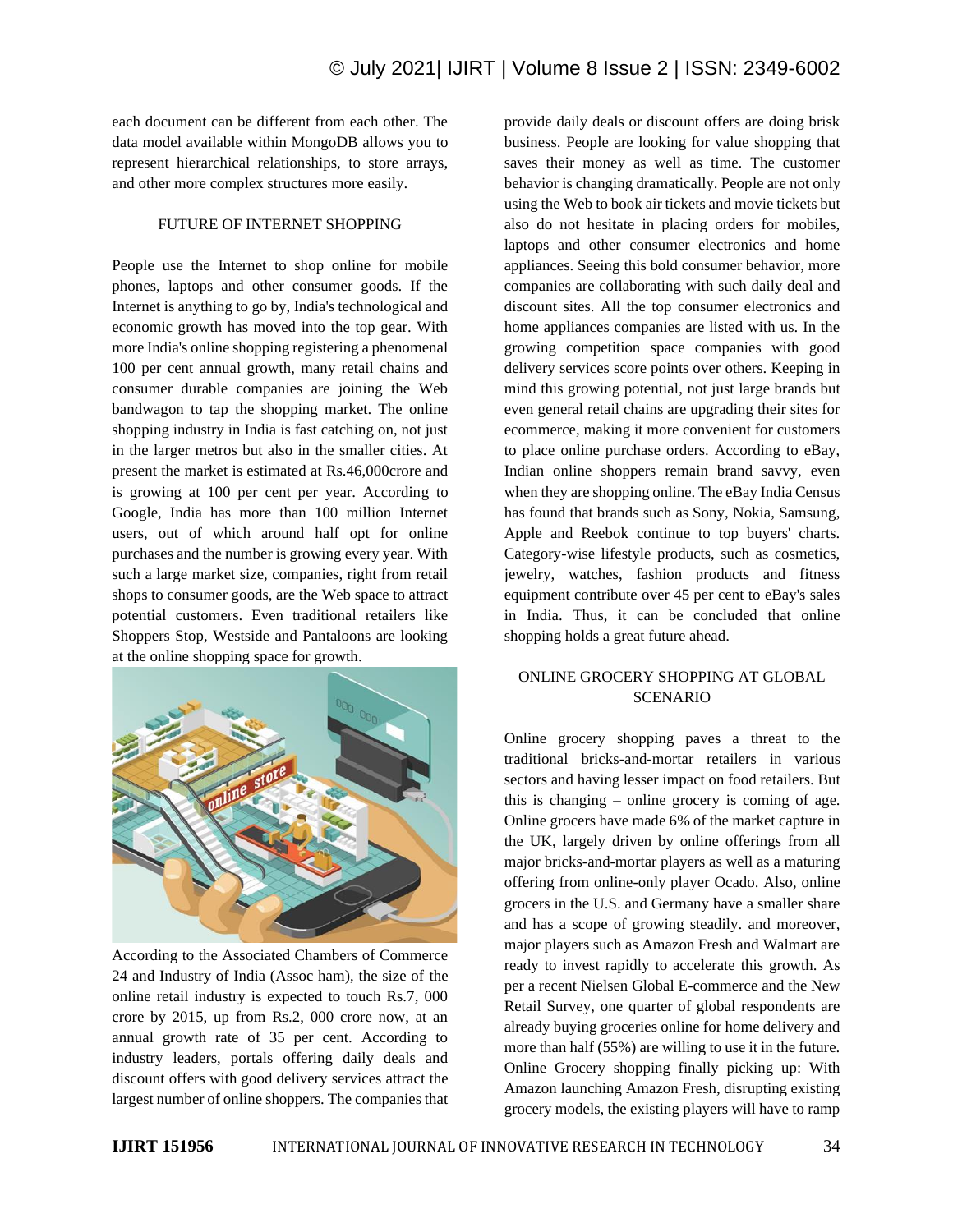up their "click" sales and leverage their network for delivery. and innovation of certain e-commerce models by retailers makes it easy for tech-savvy, timeconstrained consumers to get the items one wan.

# ONLINE GROCERY MARKET AT INDIA

The online grocery market in India has gained a lot of traction over the past few months with the emergence of a host of first-generation start-ups and already established traditional grocery chains expanding to the digital platform. India's online grocery market is estimated to grow at a compounded annual growth rate of 62 per cent between 2016-2022. The online grocery shopping is still in its nascent stage, the overall grocery market in India is already worth over US\$ 360 billion (Rs 21,60,000 crore) making India is the sixth largest grocery market in the world and is expected to touch US\$ 1 trillion by 2020, and also sales are expected to reach 2 percent of overall sales creating a potential market size of around US\$ 10 billion (Rs 60,000 crore) following the surge in number of players operating in the industry online grocery stores seem to be the next big opportunity in the e-tailing space. Also, there are many online grocers coming up every week. Going by the way the global e-grocers are growing and the growth of e-commerce in the Indian market, and online would capture a small but significant market share. Therefore, the rapid growth of organized and online players is going to make their prominence in the next decade.

# CONSUMPTION PATTERN

As India is a developing country, dominated by the unorganized retail formats, emerging organized sector, most of the online grocers finding difficult to make their place in the present scenario. However, Various factors like increasing awareness and health consciousness, changing lifestyles and time poverty, increasing drift towards convenience and improving availability of convenience foods are increasing the share of processed and packaged foods (including ready to eat / ready to cook traditional and westerns food options, snacking etc.) in the consumer's food basket. Digital technologies are adopted more quickly by the more engaged younger and newer digital shoppers and also hasten the expansion of digital grocery shopping further.

## SUCCESSFUL MODELS ARE

1- Select and Collect: -Though not the first to start this, early last year Walmart debuted its Walmart Pickup – Grocery service for registered customers. The concept allows customers to place their orders online any time from two hours to three weeks in advance and pick it up from a Walmart store, Neighborhood Market or select FedEx Office location, free of any delivery charge. Assortment includes about 10,000 items including dairy, meat and produce as well as other frequent use items. Tesco also started its drive through supermarkets as an extension to select existing stores. Customers order online, choose a collection time and later pick up their order from a designated area outside the store.

2-Online Subscription Service: - Consumers can create their order list online and select the frequency of replenishment. Orders will be delivered without additional charges at the specified frequency. Almost all online and click & mortar retailers have now got a subscription service in place. This online- offline play will push the market in a new direction and the most successful retailers will be at the cross-section of the physical and cyber worlds, leveraging technology to satisfy shoppers, through anytime anywhere commerce.

3- Virtual-market: -The big game-changer: In 2011, Tesco (Home plus) introduced the first virtual supermarket in a South Korean subway system and the model has spread to many other markets since. "Virtual stores", are basically a virtual display of products on walls of metro stations and bus stops. Commuters can scan the QR codes with their smartphones for display of the products and place their orders as they wait for their trains or buses. In many cases, deliveries are made before the customer reaches home or the destination of choice. Smartphones are set to deeply change grocery shopping. Apps have been developed to pull traffic inside the stores and to drive brand engagement and loyalty. Further, the smartphone is likely to influence consumers by providing actionable information when they're standing in the aisles, ready to make the purchase decision. Supermarkets are already using the smartphones to: >> Provide nutritional information about food items by scanning the QR code >> Provide

**IJIRT 151956** INTERNATIONAL JOURNAL OF INNOVATIVE RESEARCH IN TECHNOLOGY 35